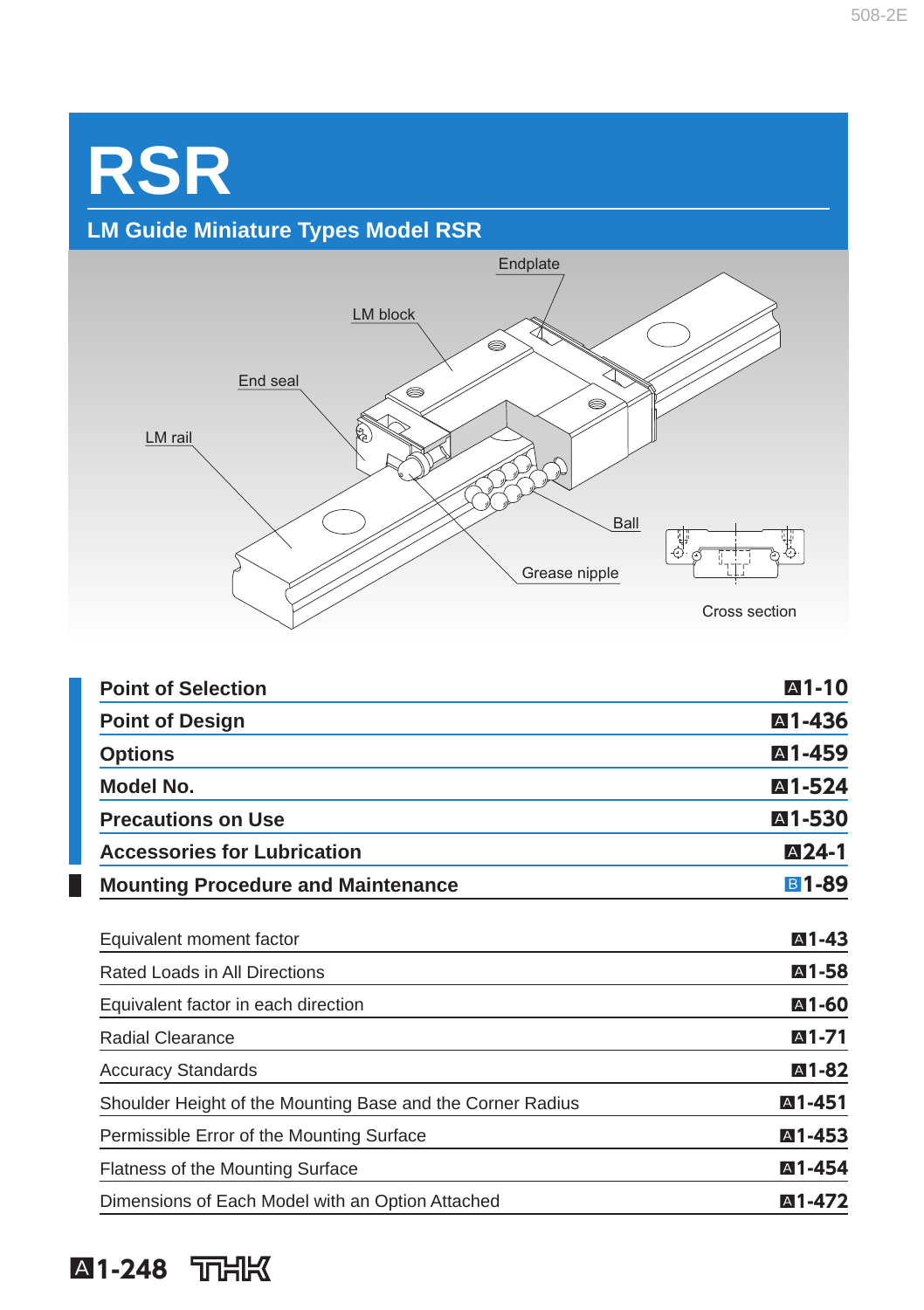**LM Guide**

**LM Guide** 

# **Structure and Features**

 With models RSR and RSR-W, balls roll in two rows of raceways precision-ground on an LM rail and an LM block, and endplates incorporated in the LM block allow the balls to circulate.

Since balls circulate in a compact structure, the LM Block is able to provide infinite straight motion and thus infinite stroke.

The LM block is designed to have a shape with high rigidity in a limited space, and in combination with large-diameter balls, demonstrates high rigidity in all directions.

### [**Ultra Compact**]

The absence of cage displacement, a problem that cross-roller guides and types of ball slides with finite stroke tend to cause, make these models highly reliable LM systems.

### [**Capable of Receiving Loads in All Directions**]

These models are capable of receiving loads in all directions, and a single-rail guide can adequately operate under a small moment load. Model RSR-W, in particular, has a greater number of effective balls and a broader LM rail to increase its rigidity against a moment. Thus, it achieves a more compact structure and more durable straight motion than a pair of linear bushes in parallel use.

### [**Stainless Steel Type also Available**]

A special type where LM block, LM rail and balls are made of stainless steel is also available.

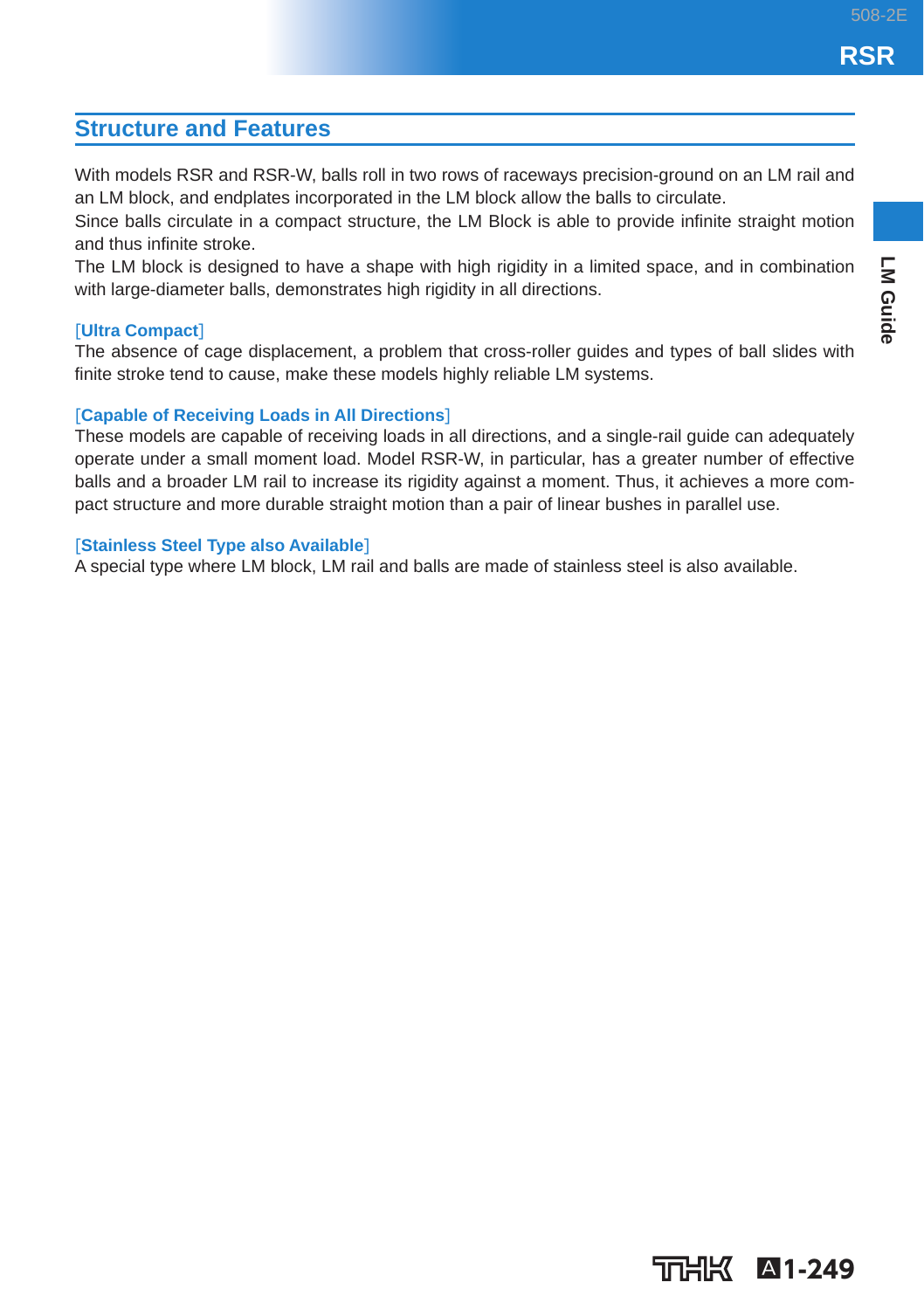## **Types and Features**

### **Model RSR-M Specifi [cation Table](#page-6-0)**⇒A**1-254**



# **Models RSR-WM/WVM** Specification Table⇒M1-254

These models have greater overall LM block lengths (L), broader widths (W) and greater rated loads and permissible moments than standard types.



# **Model RSR-N Specifi [cation Table](#page-6-0)**⇒A**1-254**

It has a longer overall LM block length (L) and a greater rated load than standard types.

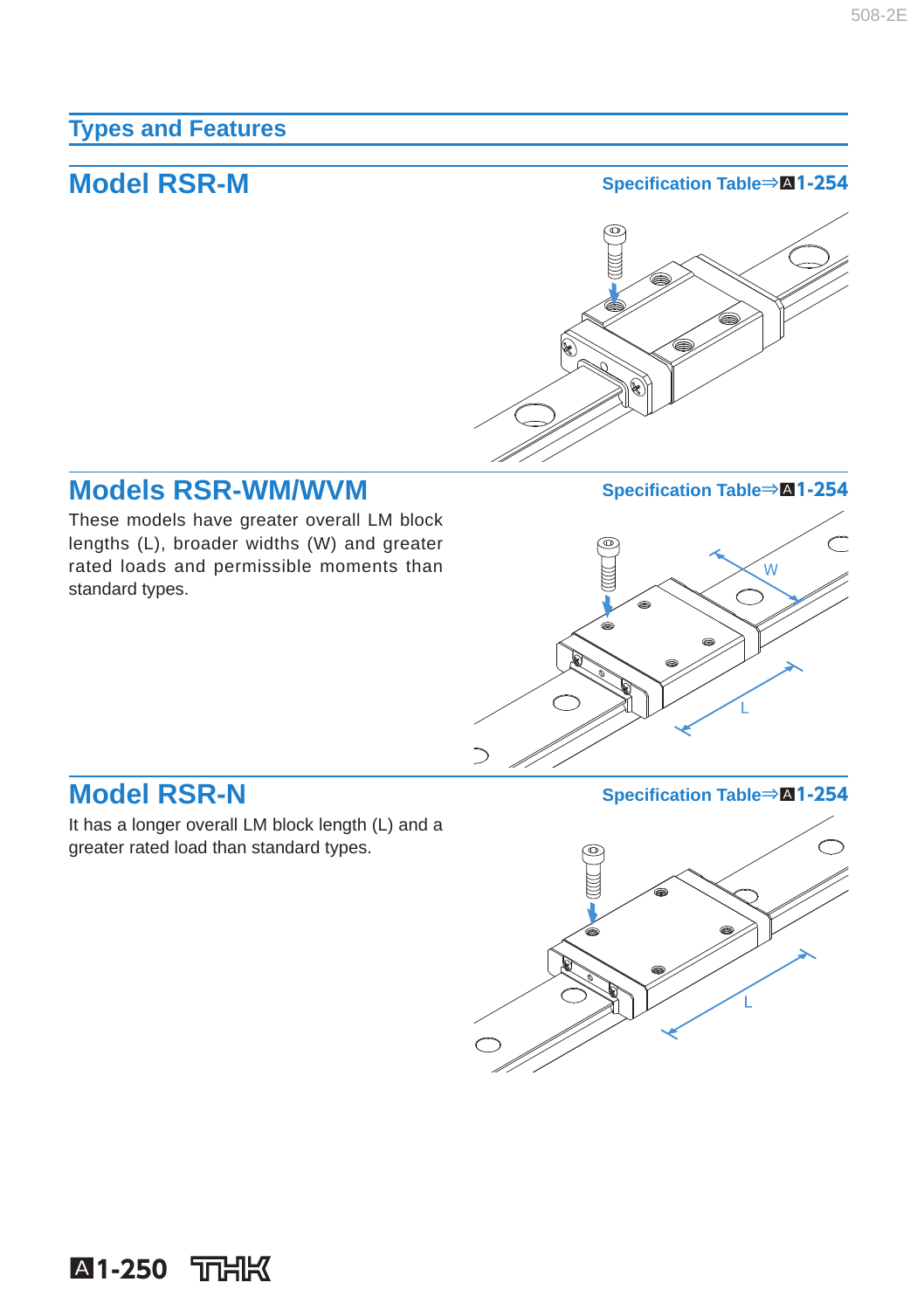It has a longer overall LM block length (L), a greater rated load than standard types. Achieves the greatest load capacity among the miniature type LM Guide models.



**LM Guide LM Guide**

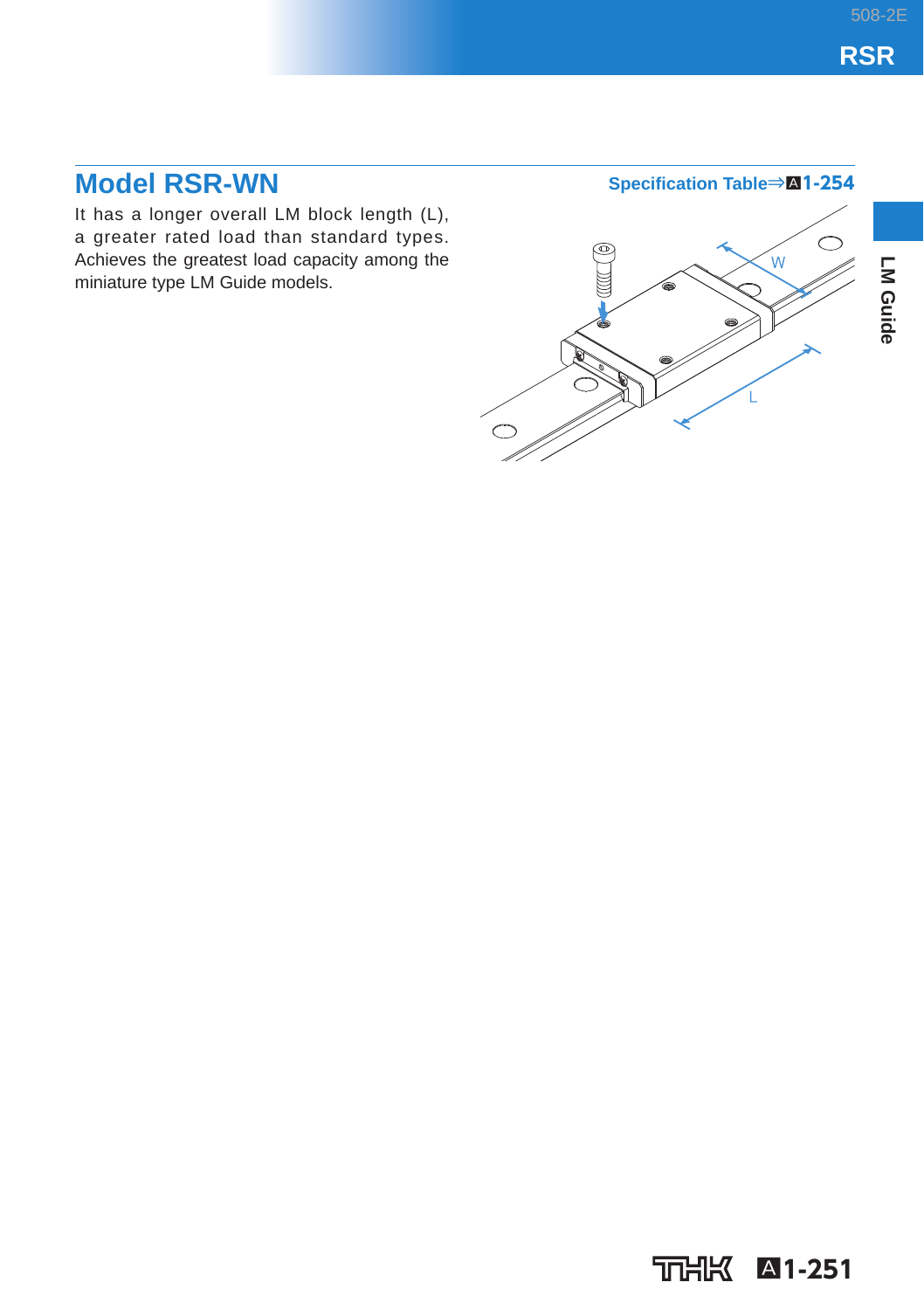# **Accuracy of the Mounting Surface**

Model RSR uses Gothic arch grooves in the ball raceways. When two rails of RSR are used in parallel, any error in accuracy of the mounting surface may increase rolling resistance and negatively affect the smooth motion of the guide. For specific accuracy of the mounting surface, see [Flatness of the Mounting Surface] on  $\blacksquare$ 1-454.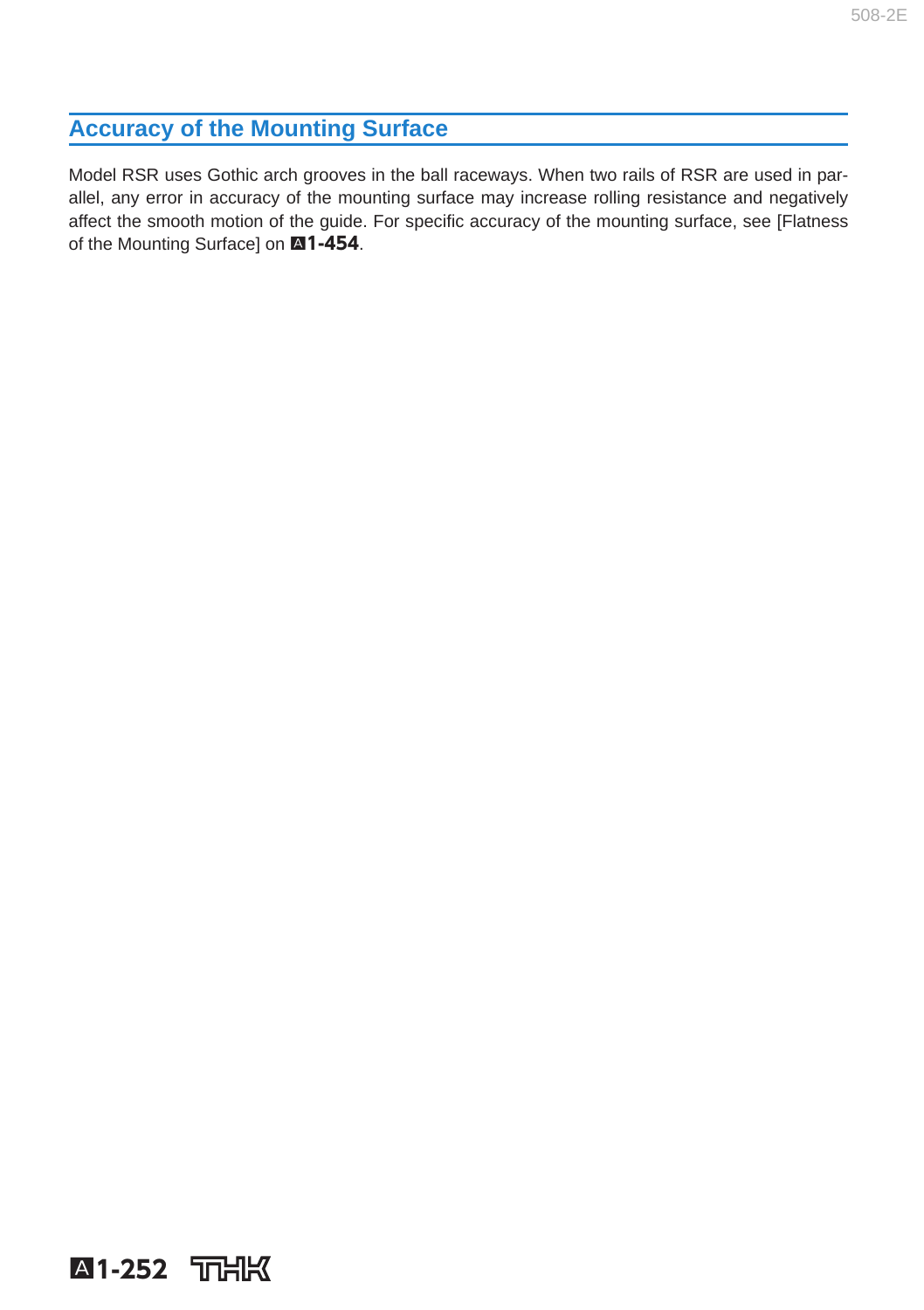LM Guide **LM Guide**

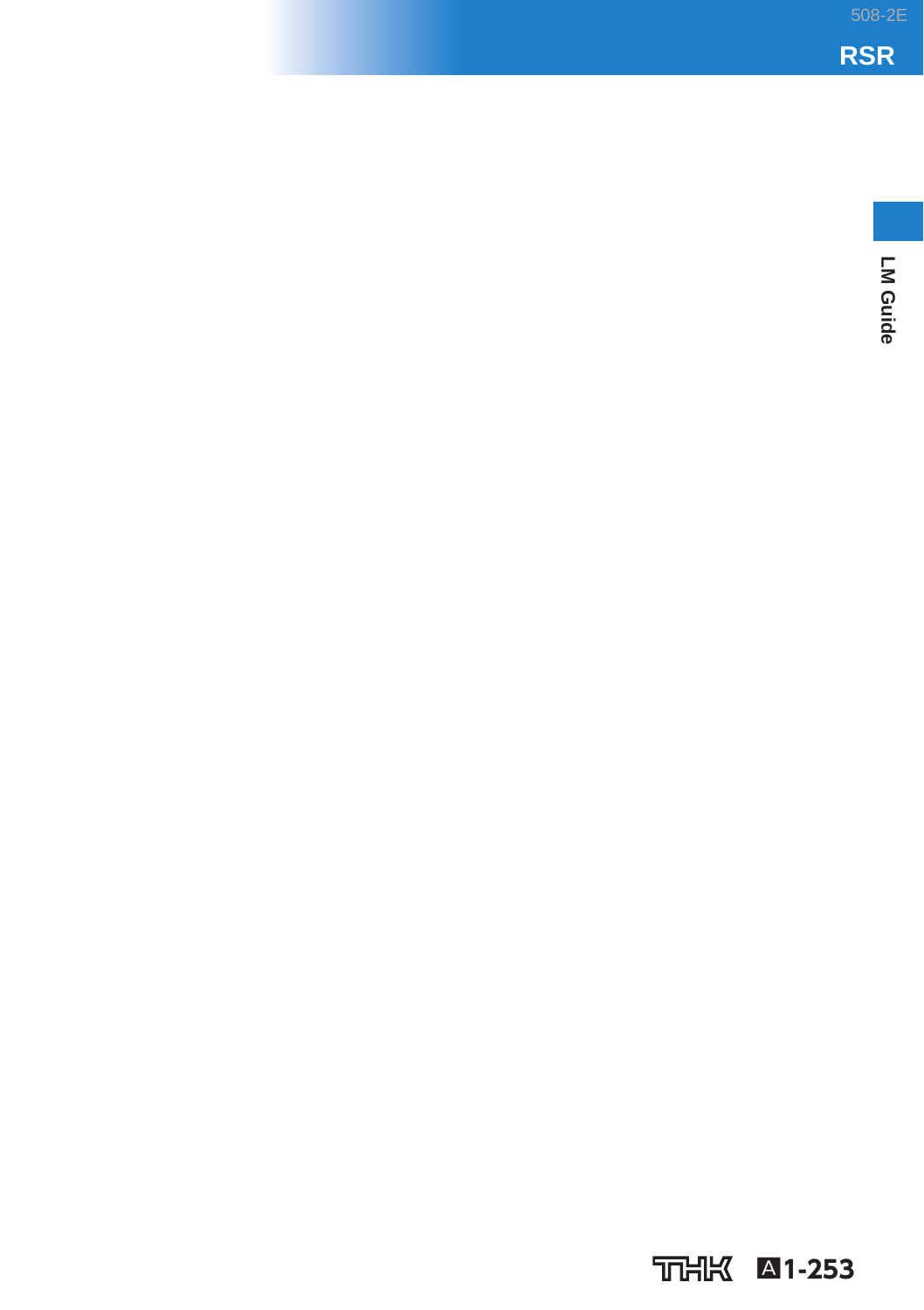# <span id="page-6-0"></span> **Models RSR-M, RSR-N, RSR-WM, RSR-WN and RSR-WVM**





Models RSR2N, RSR3N





Model RSR3M

|                                         |                |         | Outer dimensions    |    |              |                                      |              |   | <b>LM block dimensions</b> |     |                |                       |                  |                |
|-----------------------------------------|----------------|---------|---------------------|----|--------------|--------------------------------------|--------------|---|----------------------------|-----|----------------|-----------------------|------------------|----------------|
| Model No.                               | M              | W       | Height Width Length | B  | $\mathsf{C}$ | $S \times \ell$                      | $L_1$        | т | K                          | N   | E              | Greasing<br>hole<br>d | Grease<br>nipple | H <sub>3</sub> |
| RSR <sub>2N</sub><br>RSR <sub>2WN</sub> | 3.2<br>4       | 6<br>10 | 12.4<br>16.7        |    | 4<br>6.5     | $M1.4 \times 1.1$<br>$M2 \times 1.3$ | 8.84<br>11.9 |   | 2.5<br>3                   |     |                |                       |                  | 0.7<br>1       |
| RSR <sub>3M</sub><br><b>RSR 3N</b>      | $\overline{4}$ | 8       | 12<br>16            |    | 3.5<br>5.5   | $M1.6 \times 1.3$<br>$M2 \times 1.3$ | 6.7<br>10.7  |   | 3                          |     |                |                       |                  | 1              |
| RSR 3WM<br>RSR 3WN                      | 4.5            | 12      | 14.9<br>19.9        |    | 4.5<br>8     | $M2 \times 1.7$                      | 8.5<br>13.3  |   | 3.5                        | 0.8 |                | 0.8                   |                  | 1              |
| RSR 14WVM                               | 15             | 50      | 50                  | 35 | 18           | $M4 \times 4.5$                      | 34.3         | 6 | 11.5                       | 3   | $\overline{4}$ |                       | <b>PB107</b>     | 3.5            |

Note) Since stainless steel is used in the LM block, LM rail and balls, these models are highly resistant to corrosion and environment. Models RSR2 and 3 do not have an oil hole. When lubricating them, apply a lubricant directly to the LM rail raceways. No contamination protection seal for RSR2N/2WN/3M/3N.

#### **Model number coding** LM rail length (in mm) Contamination protection accessory symbol (\*1) Radial clearance symbol (\*2) Normal (No symbol) Light preload (C1) Model number No. of LM blocks used on the same rail Symbol for No. of rails used on the same plane (\*4) **Stainless** steel LM rail Accuracy symbol (\*3) Normal grade (No Symbol)/Precision grade (P) **2 RSR3 M UU C1 +80L P M -**Ⅱ (\*1) See contamination protection accessory on A**1-496** . (\*2) See A**1-71** . (\*3) See A**1-82** . (\*4) See A**1-13** .

Note) This model number indicates that a single-rail unit constitutes one set. (i.e., required number of sets when 2 rails are used in parallel is 2 at a minimum.)

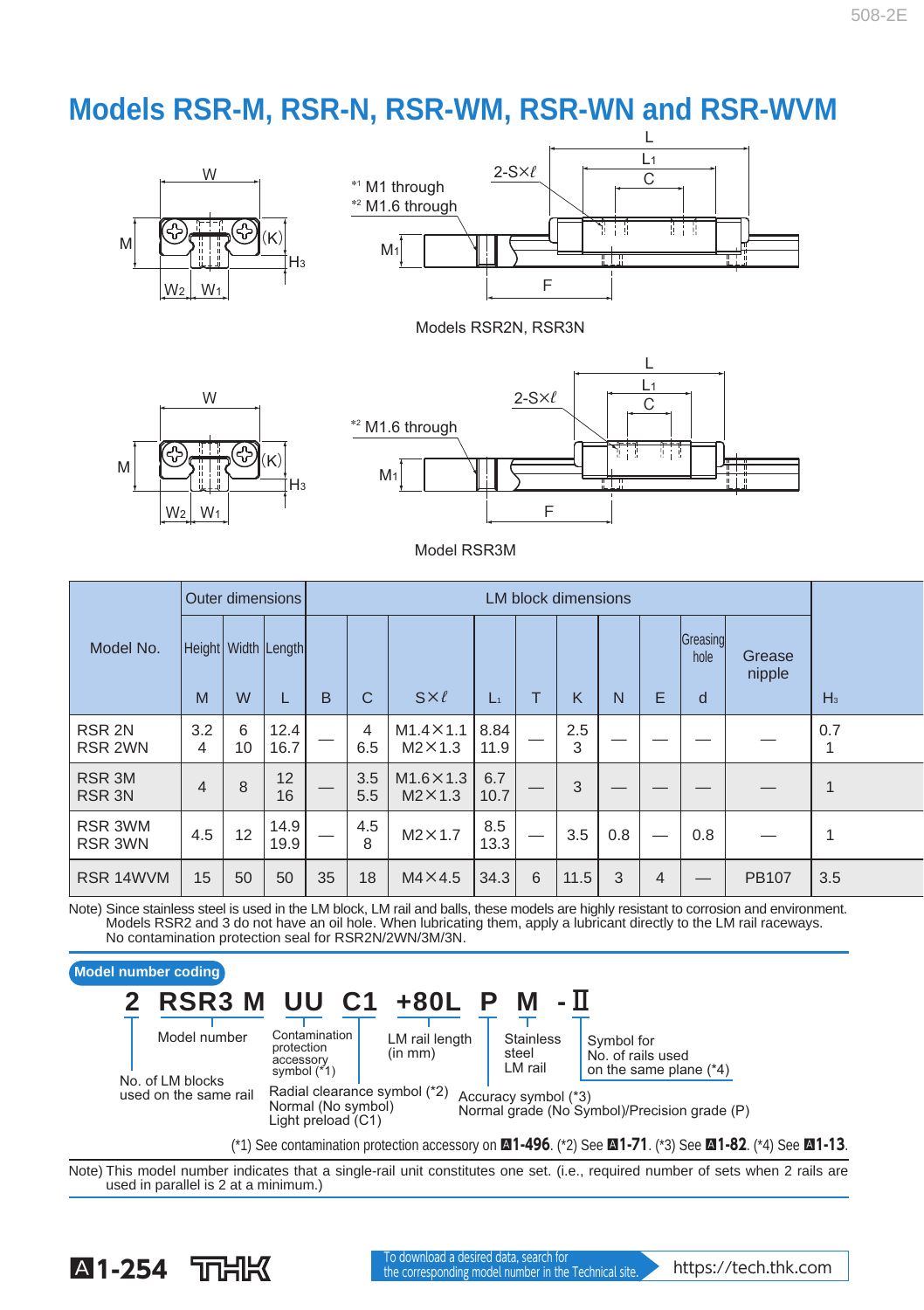**LM Guide**

**LM Guide** 

Unit: mm





#### Models RSR2WN, RSR3WM/WN





#### Model RSR14WVM

LM rail dimensions **Basic load**<br>rating Static permissible moment N-m<sup>\*</sup> Mass  $M_A$   $M_B$   $M_C$   $LM$  LM Width  $H = \text{Height}$  Pitch Length  $\text{Length}^*$  C  $\text{C}_0$ block rail 四 ┱ **Double Double**  1 1  $W_1$   $W_2$   $M_1$   $F$   $d_1 \times d_2 \times h$   $M_2$   $kN$   $kN$   $d_1$  $\begin{array}{c|c} \n\hline\n\text{block} & \text{kg} \\
\end{array}$  kg/m blocks block blocks block 2  $\Omega$  2  $\overline{2}$  8 0.384 0.564 2.994 0.564 2.994 0.442 0.0008 0.0029  $\begin{array}{c|c|c|c}\n -4 & 200 & 0.214 \\
 \hline\n 1.8 \times 2.8 \times 0.75 & 200 & 0.395\n \end{array}$  4 3 2.6 10 0.395 0.682 1.336 7.32 1.336 7.32 1.501 0.0020 0.0075  $-0.03$  $3\quad 0 \\ -0.02$  0.27 0.293 2.11 0.293 2.11 0.45 0.0011  $\begin{array}{|c|c|c|c|c|c|c|c|} \hline 0 & 2.5 & 2.6 & 10 & -2 & 220 & 0.18 \ \hline -0.02 & 0.3 & & & \end{array}$  $0.0011$  0.055 0.3 0.44 0.726 4.33 0.726 4.33 0.73  $6\begin{array}{c} 0 \\ -0.02 \end{array}$  $3 \times 2.6 \times 15 \times 2.4 \times 4 \times 1.5 \times 10^{0.25}$  $0.47$  0.668 4.44 0.668 4.44 1.48 0.002  $0.002$  0.12 9.06 1.57 0.39  $0.75$  1.57 90.6 2.36  $30\begin{array}{c} 0 \\ -0.05 \end{array}$ 

Note) The maximum length under "Length"" indicates the standard maximum length of an LM rail. (See **⊠[1-256](#page-8-0)**.)<br>Static permissible moment\*: 1 block: static permissible moment\*: 1 to bock: static permissible in 1 LM blocks<br>D

• Recommended tightening torque when mounting the LM rail/block

[Table1](#page-7-0) shows recommended bolt tightening torques when mounting the LM block and LM rail of models RSR2 and RSR3.

‒0.05 10 9 40 4.5×7.5×5.3 1800 6.01 9.08 43.2 233 38.2 208 110 0.096 2

| Model No.         | Model No. of     | Recommended tightening torque<br>$(N-m)$ |       | <b>Remarks</b>                       |
|-------------------|------------------|------------------------------------------|-------|--------------------------------------|
|                   | screw            | <b>Block</b>                             | Rail  | Applicable bolt                      |
| RSR <sub>2N</sub> | M1               | 0.09                                     | 0.03  | Flathead machine screw designed      |
| <b>RSR 2WN</b>    | M <sub>1.6</sub> | 0.28                                     | 0.138 | for use with precision equipment     |
| RSR <sub>3M</sub> | M <sub>1.6</sub> | 0.09                                     | 0.09  | Austenite stainless steel hexagonal- |
| RSR 3N            | M <sub>2</sub>   | 0.19                                     | 0.19  | socket-head type bolts               |

| Table1 Recommended Tightening Torques of Mounting Bolts |  |  |
|---------------------------------------------------------|--|--|
|                                                         |  |  |

**Options**⇒A**1-459**

<span id="page-7-0"></span>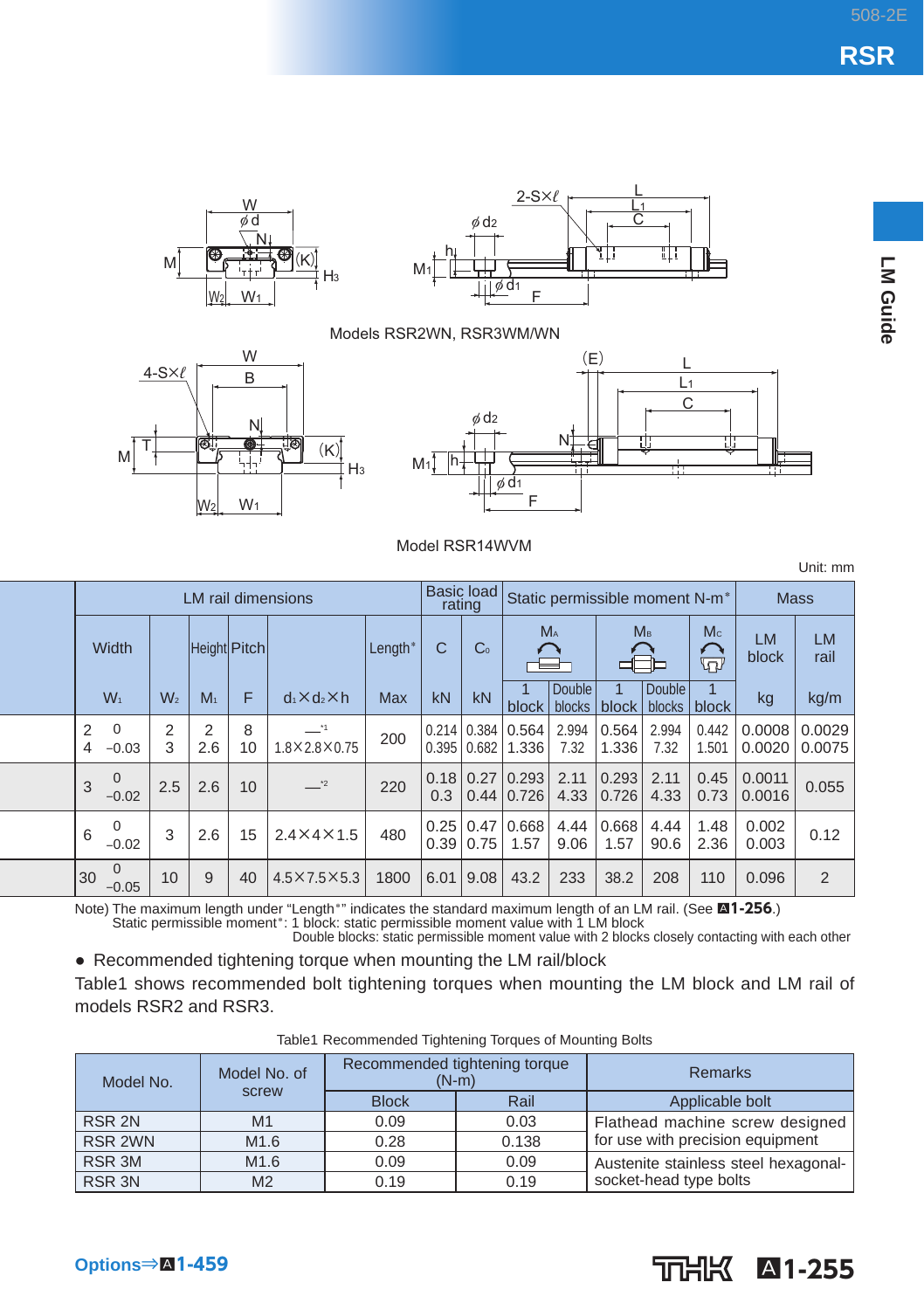# **Standard Length and Maximum Length of the LM Rail**

 [Table2](#page-8-0) shows the standard and maximum lengths of the RSR model rail.

<span id="page-8-0"></span>

| Table2 Standard Length and Maximum Length of the LM Rail for Model RSR/RSR-W<br>Unit: mm |                   |                     |                  |       |        |  |  |
|------------------------------------------------------------------------------------------|-------------------|---------------------|------------------|-------|--------|--|--|
| Model No.                                                                                | RSR <sub>2N</sub> | RSR <sub>2</sub> WN | RSR <sub>3</sub> | RSR3W | RSR14W |  |  |
|                                                                                          | 32                | 40                  | 30               | 40    | 110    |  |  |
|                                                                                          | 40                | 60                  | 40               | 55    | 150    |  |  |
|                                                                                          | 56                | 70                  | 60               | 70    | 190    |  |  |
| LM rail                                                                                  | 80                | 80                  | 80               |       | 230    |  |  |
| standard                                                                                 | 104               | 100                 | 100              |       | 270    |  |  |
| length                                                                                   |                   | 180                 |                  |       | 310    |  |  |
| (L <sub>o</sub> )                                                                        |                   |                     |                  |       | 430    |  |  |
|                                                                                          |                   |                     |                  |       | 550    |  |  |
|                                                                                          |                   |                     |                  |       | 670    |  |  |
|                                                                                          |                   |                     |                  |       | 790    |  |  |
| Standard pitch F                                                                         | 8                 | 10                  | 10               | 15    | 40     |  |  |
| G                                                                                        | 4                 | 5                   | 5                | 5     | 15     |  |  |
| Max length                                                                               | 200               | 200                 | 220              | 480   | 1800   |  |  |

Note1) The maximum length varies with accuracy grades. Contact THK for details.

Note2) The LM rail mounting hole of model RSR3 is an M1.6 through hole.

### **Stopper**

In model RSR/RSR-W, the balls fall out if the LM block comes off the LM rail.

For this reason, they are delivered with a stopper fitted to prevent the LM block coming off the rail. If you remove the stopper when using the product, take care to ensure that overrun does not occur.

Table3 Model RSR/RSR-W stopper (C type) specification table Unit: mm

|           |       | UIIII. IIIIII |
|-----------|-------|---------------|
| Model No. |       |               |
|           | ס כיכ |               |

Note) Models RSR2 and RSR3 use O-rings.



Fig.1 Model RSR/RSR-W stopper (C type)